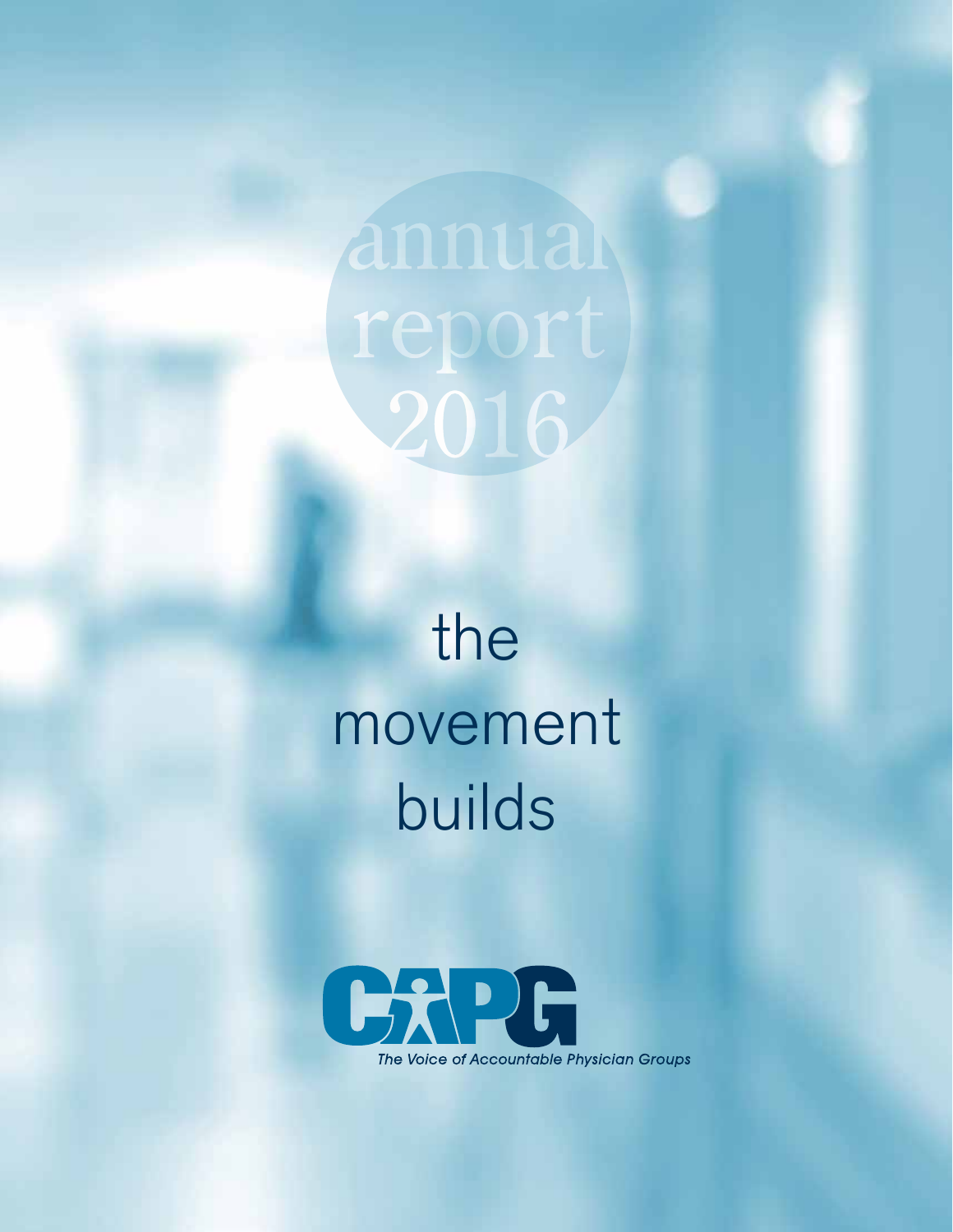## About CAPG

CAPG is the nation's leading professional and advocacy association for physician organizations practicing capitated, coordinated care. We strongly believe our patientcentered model offers the highest quality, most efficient delivery mechanism—and greatest value for patients.



## Our Mission

CAPG's mission is to assist accountable physician organizations in improving the quality and value of healthcare provided to patients. CAPG represents and supports physician groups that assume responsibility for providing clinically integrated, comprehensive, and coordinated healthcare.

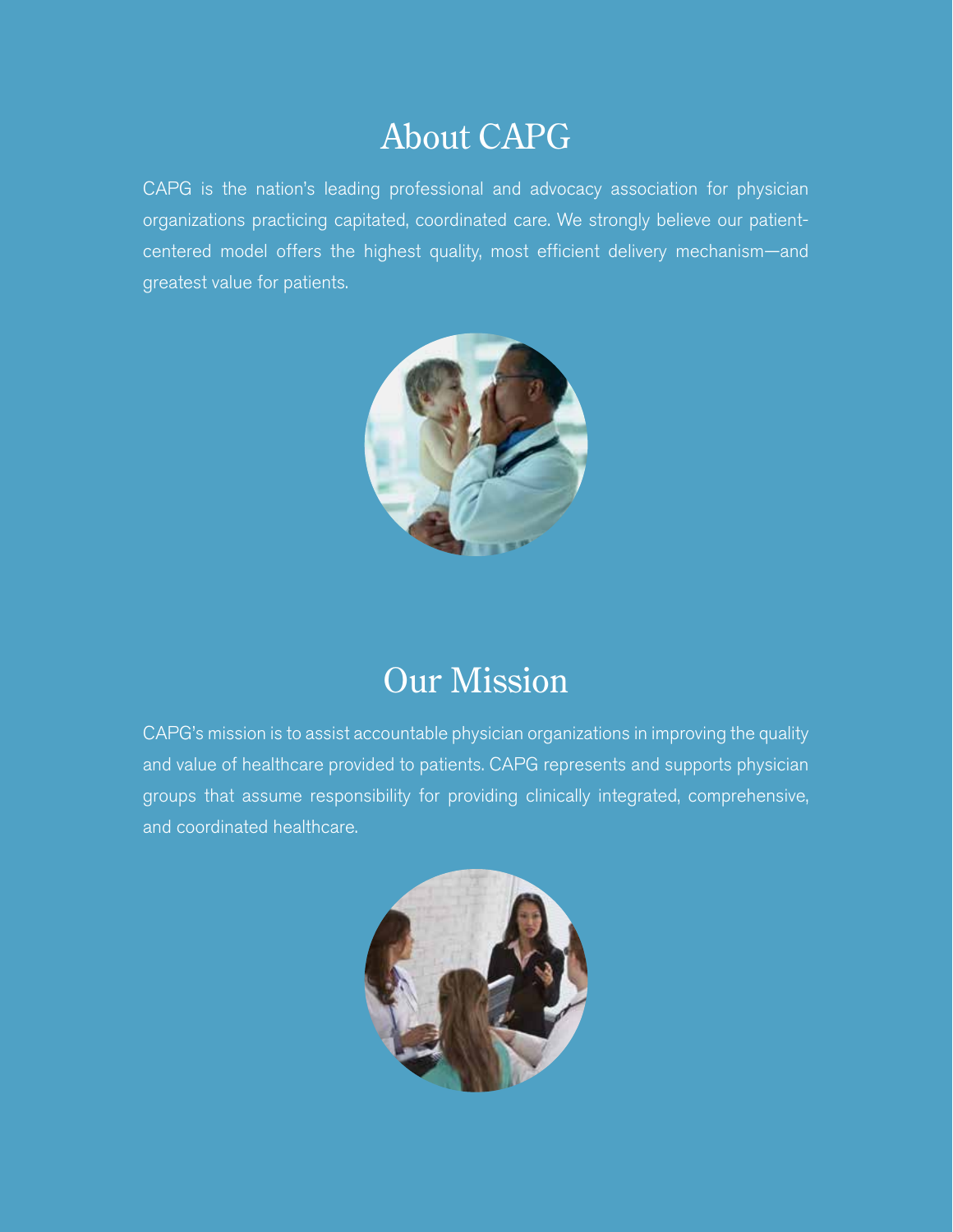## President's Message

I'm so proud of the progress CAPG has made in the past year. As a transformative healthcare movement builds across our country, CAPG is in the forefront. We have grown enormously as an organization—in membership, in geographic representation, in value to members, and in our impact on how healthcare in America will be delivered in the future.

In this Annual Report we offer a glimpse at where we have been and where we're headed, while showcasing the remarkable efforts our Board of Directors, Executive Committee, members, staff, and friends have contributed to our success.

### Membership and Geographic Representation

CAPG originated in California, but as the use of capitation and risk-based healthcare plans moved nationwide, so did the need for education and information sharing. Today, 40 of our 250-plus member groups are from outside California and 25 of those joined us in the past fiscal year. That kind of growth calls for a close examination of what CAPG is and should be, along with a dedication to serving both existing and new members. Currently, we're looking at ways to combine our California and national members into a single organization led by one board of directors in a way that best supports our total membership.

### Member Value and a New Era of Learning

Education has always been a top priority for CAPG, but today we're moving quickly into a critical new era of learning. Everyone engaged in healthcare must understand current medical and technological advances, regulatory issues, changing payment systems, and new practice structures. The movement builds whether we're paying attention or not. As your association, our job is to stay ahead of the movement, providing cutting-edge educational opportunities and other services.

### Our Impact on U.S. Healthcare

CAPG, with its experience in alternative payment models, has definitely had an impact on our country's healthcare. Over the last few years, we've extended our advocacy work, including the opening and recent expansion of an active and fruitful office in Washington,

DC. Our extended outreach in the nation's capital and our sponsorship there of the CAPG

Colloquium, an influential annual healthcare conference, have set the stage for us to engage with legislators and other leaders much more effectively. They now know who we are and come directly to us to discuss relevant issues. Our government affairs office in Sacramento also continues its longtime, proactive advocacy with great success.

Risk-based payment models set us apart as an association. Many of our members are among the nation's largest, best-known physician groups; others are standout smaller groups. Some join us to gain knowledge and make their own mark in the new healthcare landscape. This kind of quality membership also adds to our ability to affect the future.

I hope you find this Annual Report both interesting and informative, and I thank you for your continued association with CAPG.

Sincerely,

mile Wellane

Donald Crane, President and CEO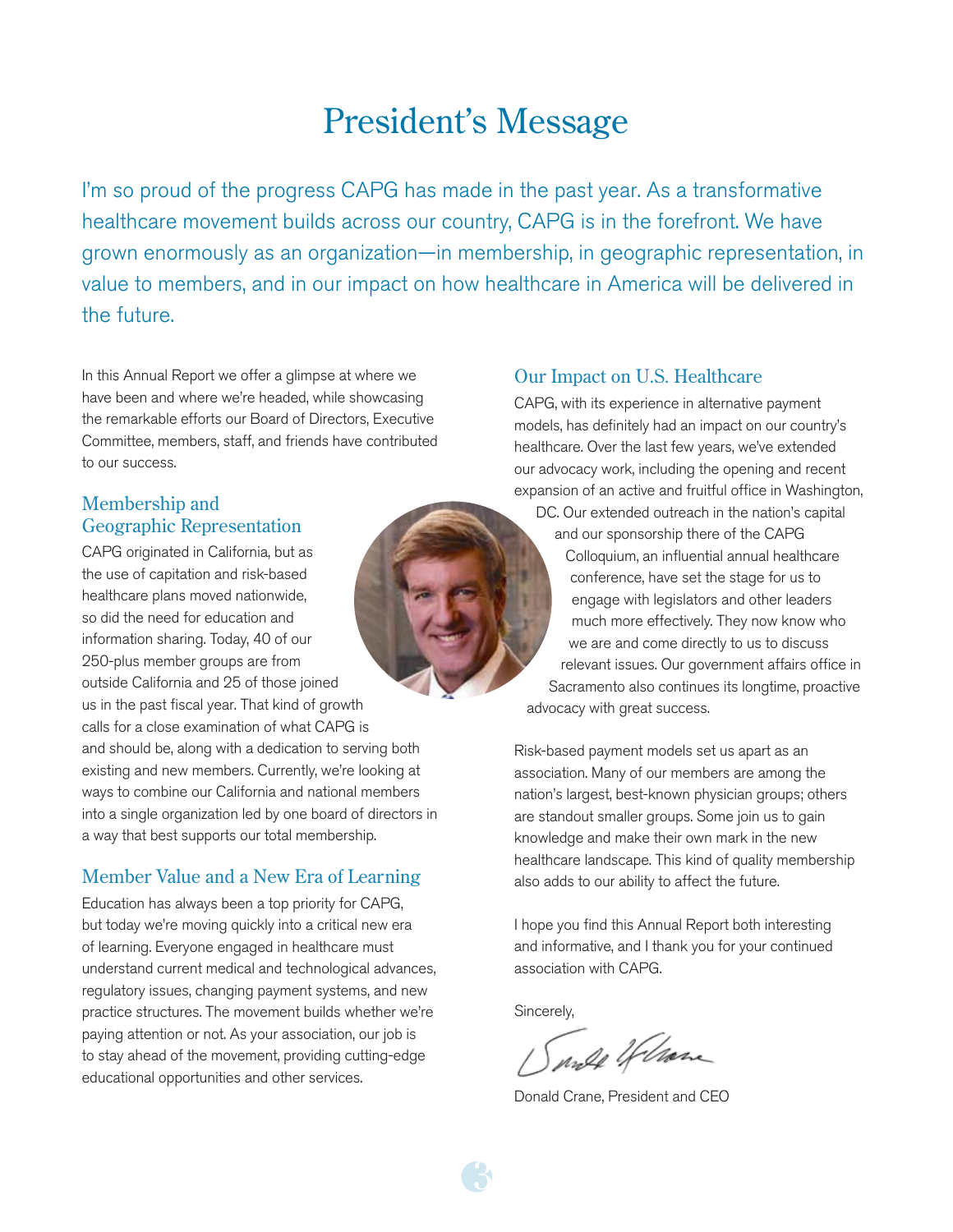

*2015–16 Board of Directors*

## Leadership Team

CAPG is a national organization of medical groups and independent physician associations (IPAs), rather than individuals, and our leadership team reflects the unique nature of CAPG's membership. Our Board of Directors consists of 33 of our member groups, each represented by both the group's Chief Medical Officer and CEO.

An Executive Committee is elected from among Board members to implement policy.

CAPG President and CEO Don Crane is responsible for day-to-day operations, with the support of staff members in Los Angeles, Sacramento, and Washington, DC.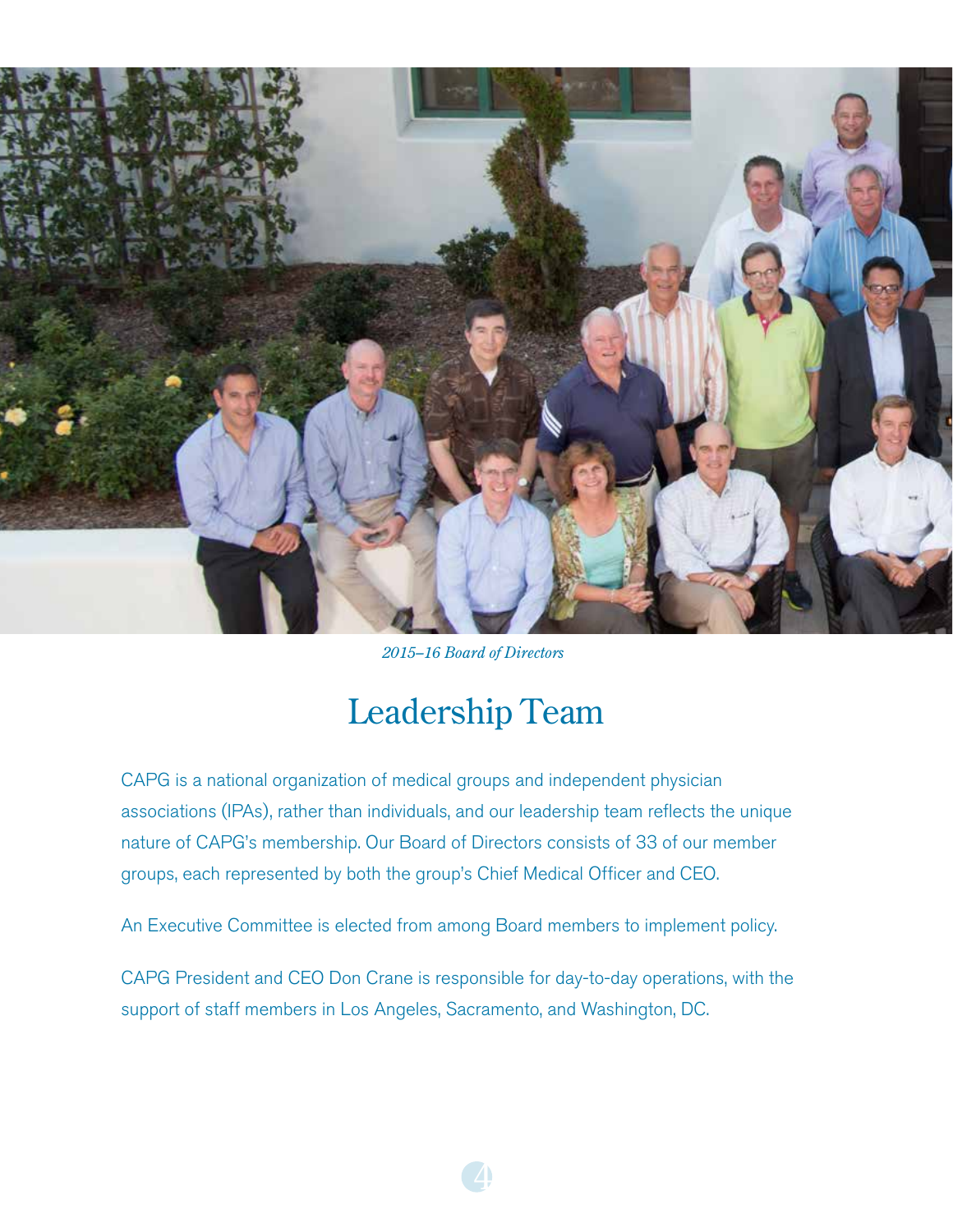

## **Executive Committee**

### Bart Asner, MD

Chair; Chief Executive Officer, Monarch HealthCare and President, OptumCare Southern California

### Kurt Ransohoff, MD

Chair-Elect and Public Policy Committee Chair; Chief Medical Officer and CEO, Sansum Clinic

### Jeffrey Burnich, MD

At-Large Member; Senior Vice President, Medical and Market Networks, Sutter Medical Network

### John Jenrette, MD

At-Large Member; Executive Vice President, Cedars-Sinai Medical Network

### David Joyner

At-Large Member; CEO, Hill Physicians Medical Group, Inc.

### Richard Lipeles

At-Large Member; Chief Operating Officer, Heritage Provider Network

### James Malone

At-Large Member; Chief Administrative Officer, Southern California Permanente Medical Group

### Mark Schafer, MD

At-Large Member; Chief Executive Officer, MemorialCare Medical Group

### James M. Slaggert

At-Large Member; Chief Executive Medical Foundation, Providence Health & Services, Southern California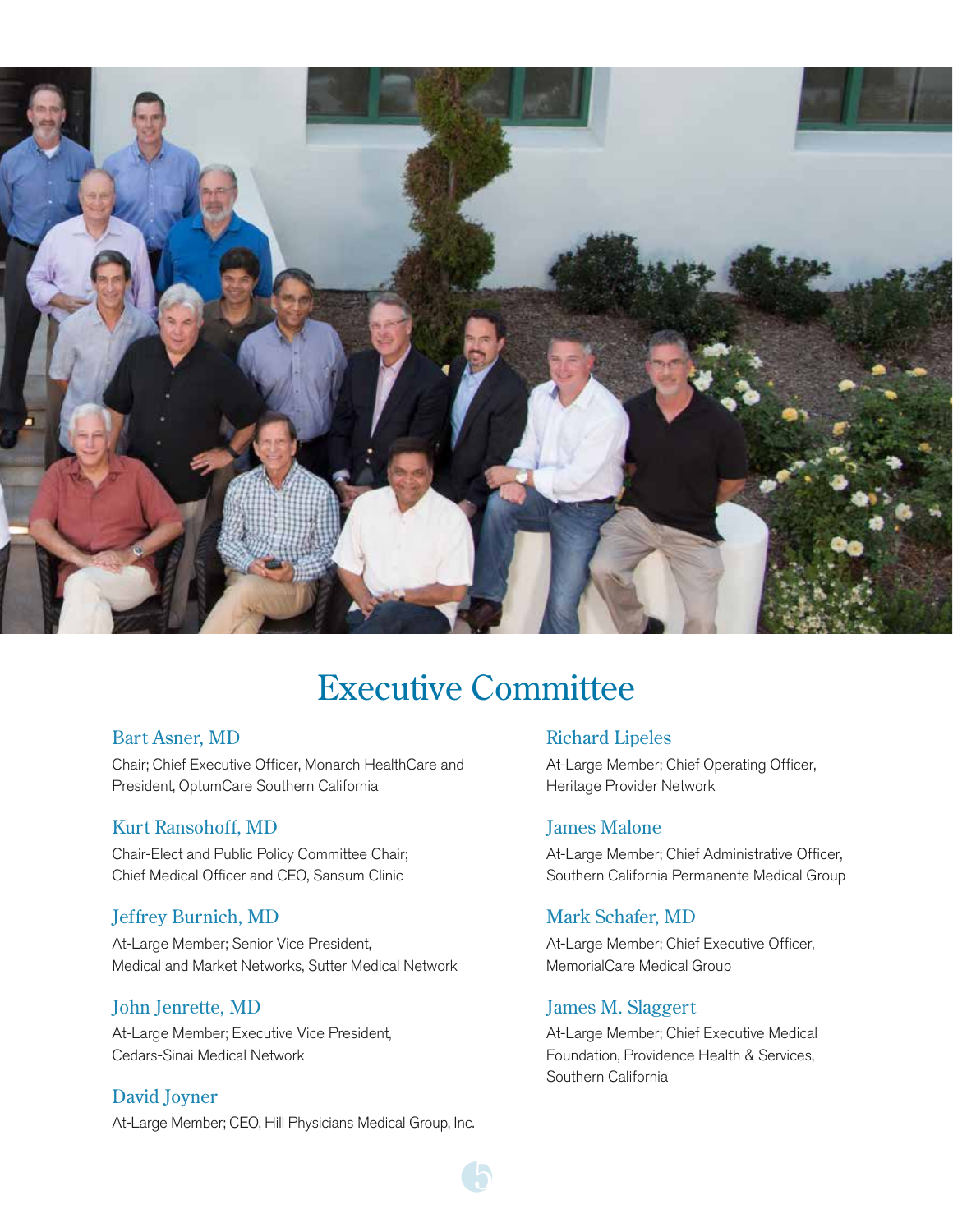## CAPG's Standards of Excellence™...

CAPG launched the 2016 National Standards of Excellence™ (SOE®) on March 14, marking the 10th anniversary of our annual, comprehensive survey of capitated, coordinated care infrastructure for our member accountable physician organizations nationwide.

SOE® is designed to show how well-equipped and structured our physician organizations are in achieving better patient experience, better population health management, and better overall affordability. The survey serves as a roadmap for physician organizations on the journey to greater levels of financial risk and clinical accountability.

As everyone is aware, the nation's healthcare industry is moving to risk-bearing alternative payment models. CAPG's SOE® program measures, publicly reports, and recognizes physician organizations' achievement of the core competencies necessary to succeed and thrive in riskbearing relationships with City Pt payers. Highly relevant to today's policy landscape, メメ オオオ the SOE® survey sets out a path for clinical Standards of Excellence<sup>"</sup> practice improvements and administrative capabilities critical to success in this new environment.

In alignment with CAPG's national expansion, SOE® has become an industry standard in measuring the tools required for sophisticated healthcare systems to deliver accountable and value-based care in the physician practice setting. CAPG's voluntary, critical self-assessment encompasses over 300 physician organizations in 40 states, Puerto Rico, and Washington, DC. We work diligently with the National Committee for Quality Assurance (NCQA) on the survey's application, analysis, scoring, and review.

Some recent updates to the 2016 SOE® include questions on total cost of care, behavioral health integration, advanced illness management, physician performance measurement and incentivization, and physician payment alignment and earning opportunity for advanced primary care.

In evaluating the survey results, we are mindful of how CAPG physician organizations should meet quality standards, regardless of group infrastructure. The cornerstone of SOE® is built upon the premise that high quality patient-centered care is being delivered by our physicians, practicing in IPAs, medical staff models, and integrated health systems. The survey results reflect our physician organizations' strong commitment to stay ahead of the curve and drive change in care delivery.

We strive to make this survey better every year—more specific, scalable, and responsive to our ever-changing national landscape. These improvements come largely as a result of paying attention to our members' comments and criticisms, as well as actively listening to the voices of our external partners, observers, and regulators. Feedback and correspondence are welcome in our evolution with SOE®.

**SOE**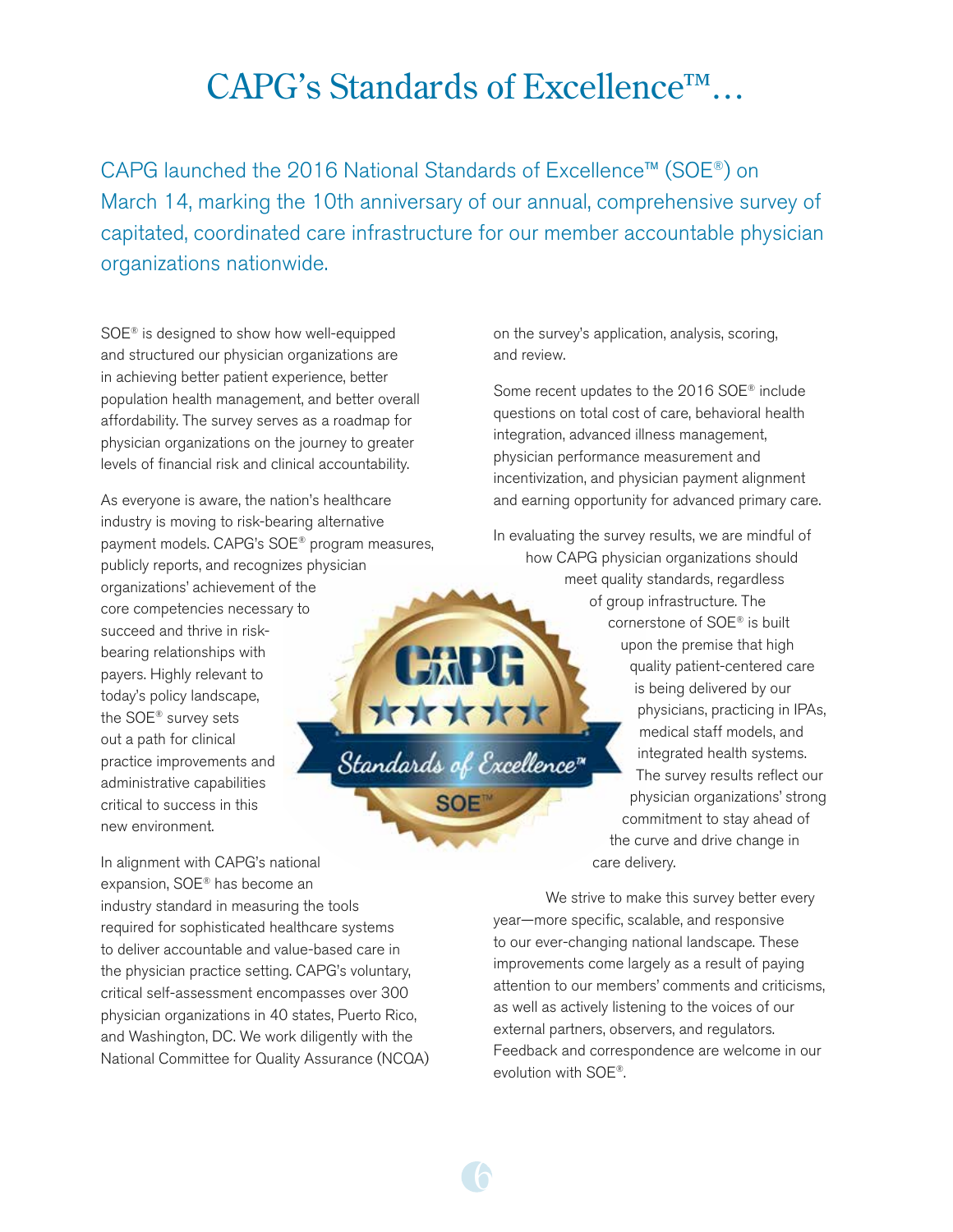## …A Decade of Tracking Improvements in Care



*2015 SOE® Elite Winners*

The following rigorous categories represent the 2016 CAPG SOE®, with Domains 1-5 publicly reported:

### Domain 1: Care Management Practices

Clinical system supports for quality and efficiency on a population scale.

### Domain 2: Information Technology

Funnel for accurate, actionable information to support clinical decisions and coordinate team care.

### Domain 3: Accountability and Transparency

Response to the public demand for objective information regarding performance, patient service, and regulatory compliance.

### Domain 4: Patient-Centered Care

Critical components of access, convenience, cultural responsiveness, and customized individual care.

### Domain 5: Group Support of Advanced Primary Care

to make the patient-centered medical home a system-wide model and to revitalize the discipline of primary care.

### Domain 6: Administrative and Financial Capability

to manage complex relationships, diverse revenue streams, innovative payment alignment, and risk. This domain demonstrates how our physician groups are responding to sustainable healthcare reform. (Informational only—no public reporting.)

Standards of Excellence and SOE © 2016, CAPG. All rights reserved.

For more information on CAPG's Standards of Excellence<sup>™</sup>. please contact Dr. Amy Nguyen Howell at anguyen@capg.org capg.org/soe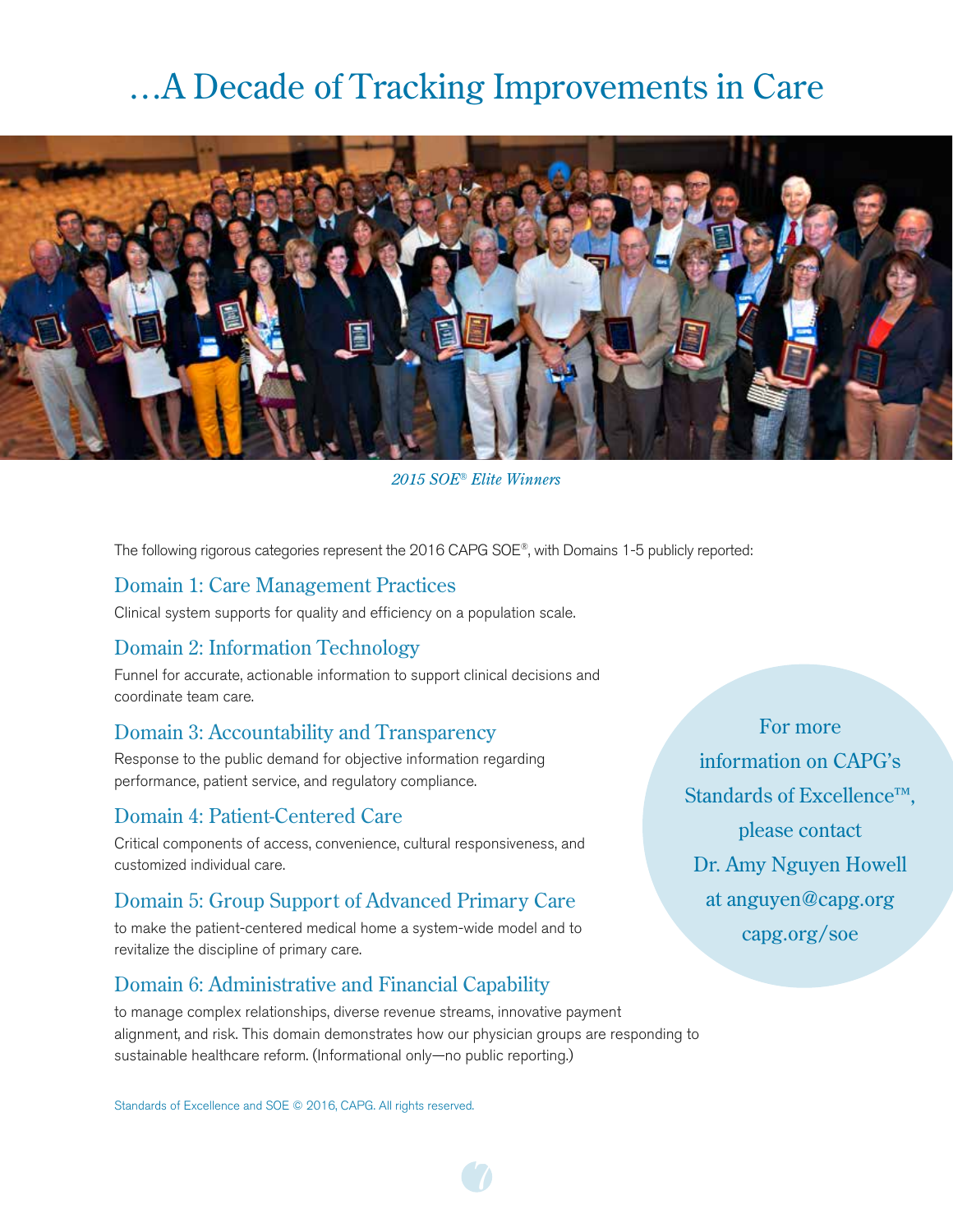# Federal Advocacy:

### Working for Risk-Bearing Coordinated Care in Washington, DC

CAPG's federal advocacy programs support our member physicians and professionals—and, with your support in turn, we continue to achieve great success in moving federal policy.

Enactment of the Medicare Access and CHIP Reauthorization Act (MACRA) in early 2015 substantially changed the future of Medicare payment to physicians. MACRA presents physicians and physician groups with two options: 1) the merit-based incentive payment system (MIPS), a fee-for-service option with a greater percentage of payment tied to quality and value; and 2) a risk-bearing alternative payment model (APM) path, a bonus for those participating in qualifying APMs.



*Don Crane and Senator Ron Wyden, D-OR*

CAPG has worked extensively on MACRA. Among other initiatives, we have:

- **•** Encouraged the Administration and Congress to afford equal credit to Medicare Advantage APMs. Today, a physician organization taking risk in Medicare Advantage (MA) is not eligible for the same incentives as a physician organization taking risk in traditional Medicare. CAPG has developed and continues to advocate for a solution that affords equal credit to physicians taking risk from a health plan in Medicare Advantage.
- **•** Advanced risk-based APMs in Traditional Medicare. With MACRA's success resting heavily on the Accountable Care Organization (ACO) program, CAPG has continued to actively engage in this model's evolution. This has included recommending changes to the existing Medicare Shared Savings Program, encouraging regulators to increase the program's appeal to existing and potential future participants. CAPG is also pleased that the Centers for Medicare & Medicaid Services (CMS) has announced the Next Generation ACO program. This model represents the next step in Medicare's ACO evolution and includes stronger beneficiary incentives and capitated payment offerings.
- **•** Developed an alternative APM with more attractive features for CAPG members. We continue to recognize that something more than ACOs is probably necessary for our members. The Third Option, developed by CAPG, includes beneficiary enrollment and closer alignment to Medicare Advantage, among additional features. We will continue to advance the Third Option as MACRA is implemented.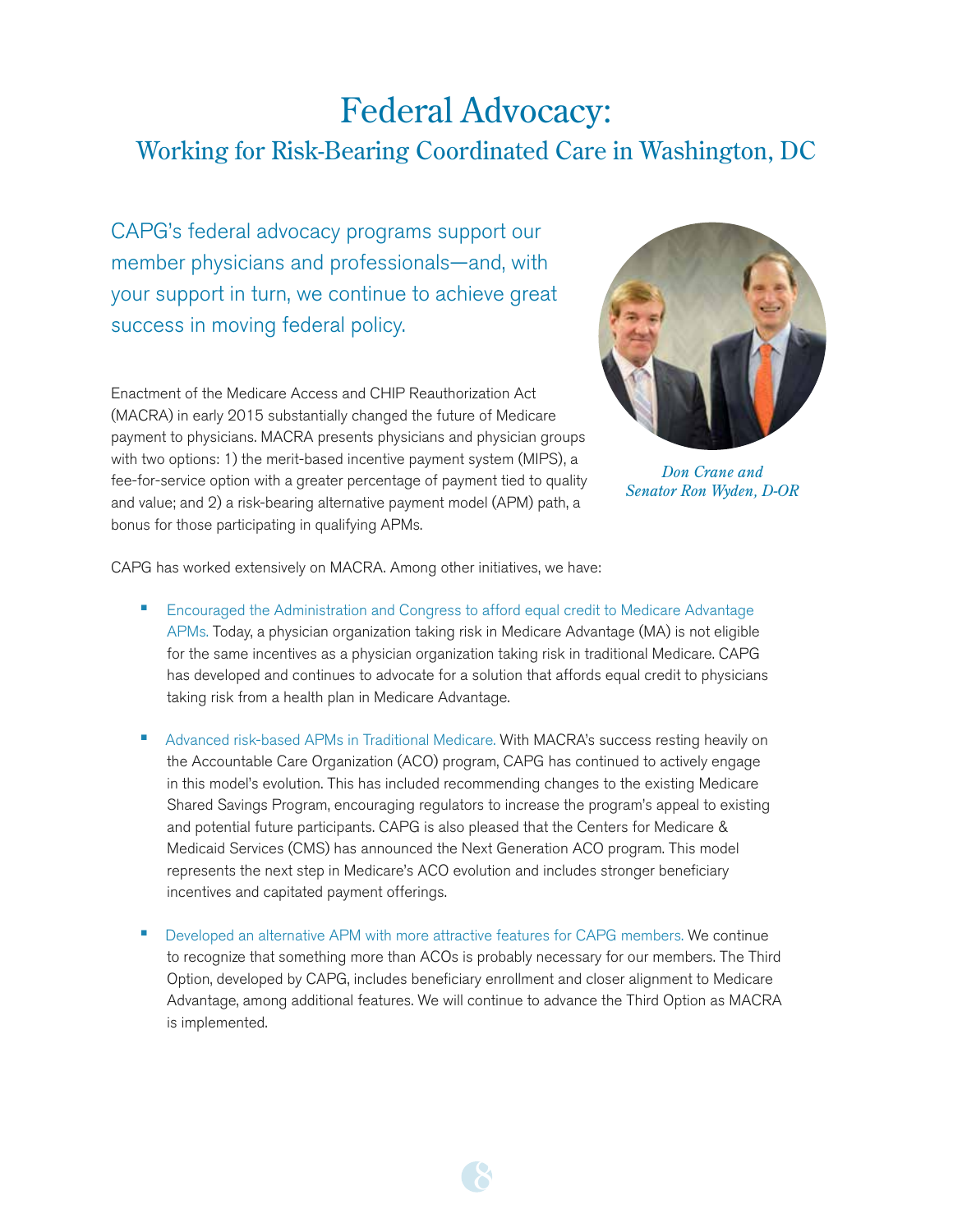CAPG continues to reinforce our role as a leading physician voice protecting Medicare Advantage, which offers the best available option for physicians to advance risk-based coordinated care delivery models. Yet, despite its success, MA has faced cuts and regulatory pressure.

CAPG continues to reinforce our role as a leading physician voice protecting Medicare Advantage, which offers the best available option for physicians to advance risk-based coordinated care delivery models.

CAPG built a coalition of nearly 300 physician organizations, including member medical groups and independent practice associations. Together, these CAPG coalition members continue to emphasize the physician perspective on the importance of a strong, well-funded MA program.

The physician voice is having an impact, evidenced by these developments:

- **•** More than 400 members of Congress urged CMS to protect Medicare Advantage. This unprecedented, bipartisan support for the program bolsters it for the future. We thank all of the CAPG members who have reached out through meetings with their members of Congress, letter writing campaigns, calls, emails, and tweets to build support for this effort.
- **•** CMS recognized CAPG's messaging in its policy decision-making. As one example, CAPG weighed in opposing a CMS policy that would automatically reduce a plan's MA star rating to 2.5 stars in the case of certain health plan sanctions. Our emphasis: the disproportionate impact on high quality, capitated physician organizations. CMS subsequently referenced CAPG's argument in its decision to suspend the downgrade policy. In another example of successful advocacy, CMS backed off of a proposal to phase in the use of encounter data in Medicare Advantage, citing CAPG's comments in its rationale.



*Patrick Conway, MD, CMS, at the CAPG Colloquium 2015*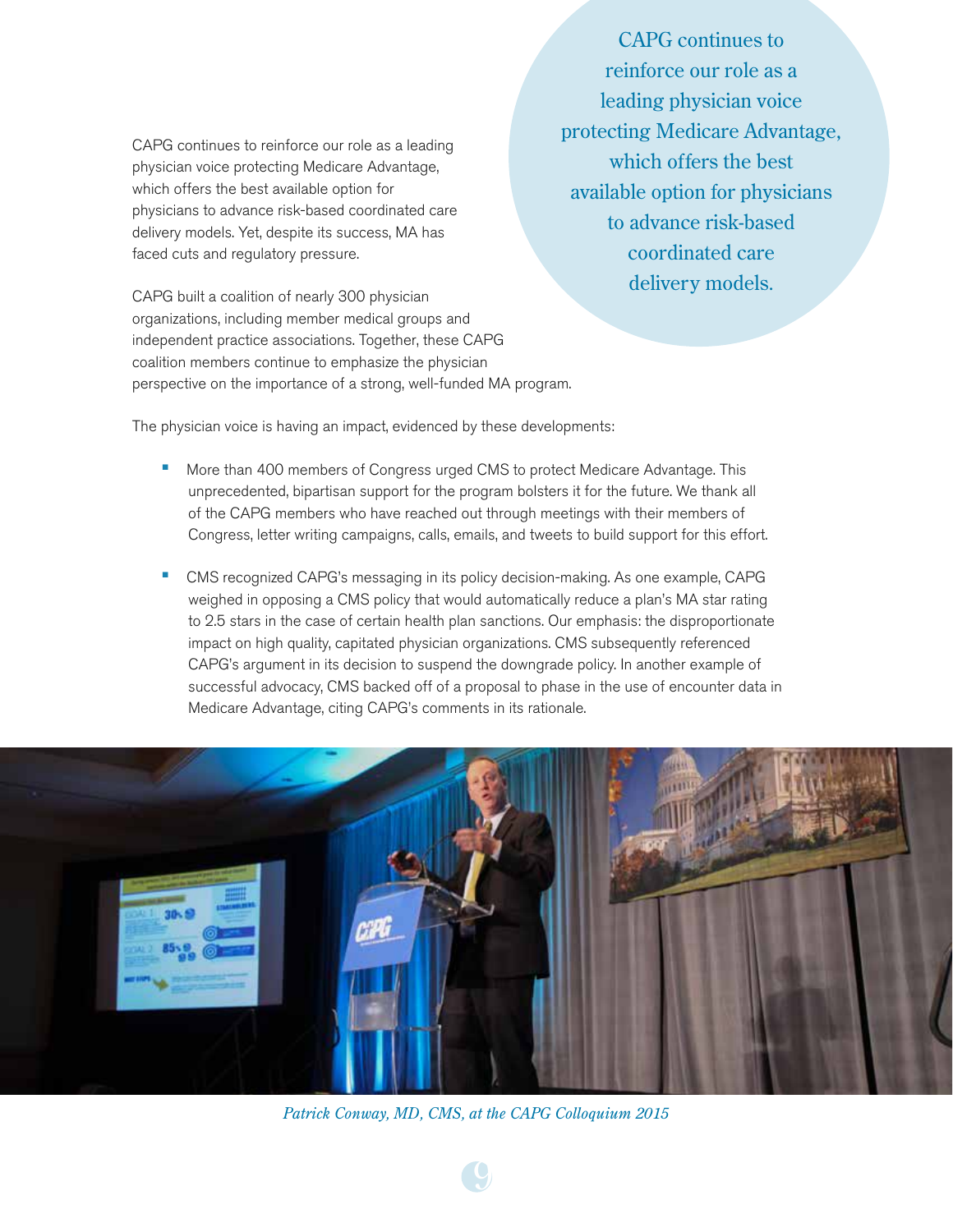## California Legislative Work: ACA Implementation and Regulatory Initiatives

Further implementation of the Affordable Care Act (ACA) continued at a furious pace in California during 2015. The Legislative session included several measures that aimed to expand coverage to all Californians and to refine the standards for pricing transparency, consumer protection, and smoother functioning of the Covered California marketplace.

CAPG focused on two such bills during the session. SB 137, by State Senator Ed Hernandez, sought to implement increased rules for health plan provider directories. During the opening of

the new Covered California exchange in 2014, consumers faced significant problems selecting new doctors from among the larger health plans' provider directories. These roadblocks included inaccuracies in the listings and the need to call a number of offices to find a doctor who was accepting new patients. SB 137 mandated that health plans and insurers produce accurate, up-to-date directories that greatly expanded the types of providers and their information listed. The bill also required compliance by all contracted providers.

Even before the bill's passage in September 2015, CAPG began working on a solution to enable our members to access all of their contracted plan directories and update information through a single portal. The CAPG-sponsored system, called Sanator, was developed by Gaine Solutions and will be deployed prior to the first compliance deadline of July 1, 2016.

A second bill, AB 533 (Bonta), aimed at removing patients from the middle of "surprise billing" incidents, when an insured member schedules a procedure at an in-network facility with an in-network physician, then, through no fault of their own, receives a "surprise bill" from a non-contracted anesthesiologist, radiologist, or pathologist. The bill was introduced to prohibit the balance billing of insured patients in such circumstances and hold them harmless from any increased cost share beyond their in-network obligation.





Midway through the session, the bill was amended to include additional dispute resolution provisions that would have incorporated the New York Fair Health Database as the index to determine whether proffered payments to non-contracted physicians were paid at a fair and reasonable rate. CAPG members are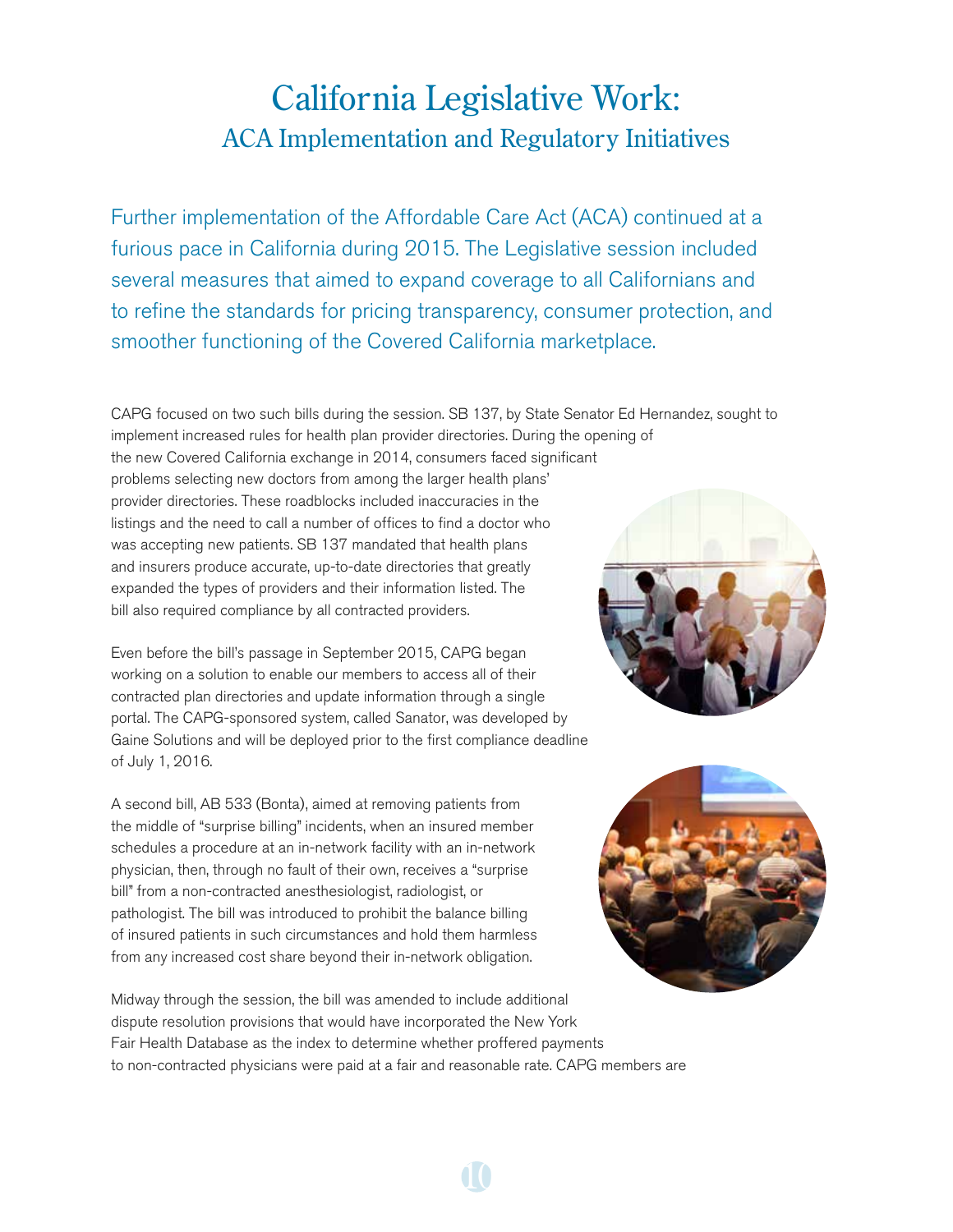

responsible for over 90% of such downstream payments to non-contracted physicians in the California HMO marketplace and, as payers, are mindful that any legislative change could result in significant inflation to the healthcare system.

CAPG retained a noted health economist to analyze the impact of the Fair Health Database on our system, who determined that because it was a cost-based index, it would inflate payments by 200% over the accepted norm. The inflationary impact to the California healthcare system would exceed \$7 billion. We lobbied hard to inform lawmakers about the disastrous impact on affordability and succeeded in having the provision removed. The revised bill is currently up for a vote in the 2016 session.

### Upper Payment Limit Pilot and Mega Merger Undertakings

CAPG focused on two significant regulatory initiatives in 2015, including a pilot project to increase Medicaid payments from the current chronically underpaid rates to the upper limit of commercial rates. The pilot continues into 2016 and is nearing completion.

The second initiative involved strong advocacy in the pending "mega mergers" of several health plans within California and nationally. CAPG advocated for "undertakings"—conditions of approval for the mergers by state regulators that would include tens of millions of dollars in funding for the creation of common electronic infrastructure. The purpose: to resolve and improve encounter data reporting, and build a system that would produce an electronic patient deductible accumulator and an online, multiplan provider directory. Our proposal was adopted in the first and second merger approvals and work continues in 2016 to refine the plan.

CAPG has been working on a solution to enable our members to access all of their contracted plan directories and update information through a single portal, called Sanator.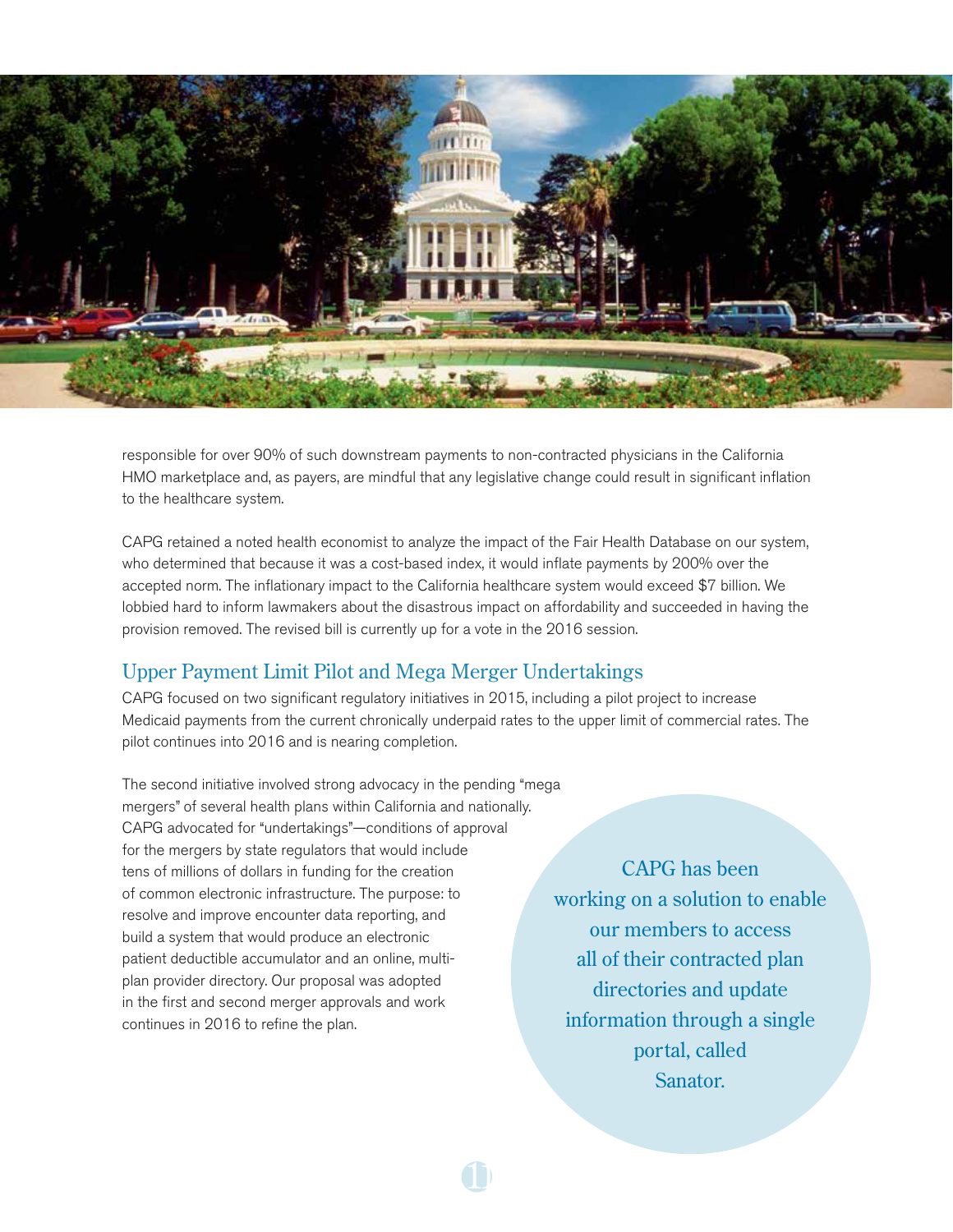## The Rewards of CAPG Membership

CAPG membership includes many high-value benefits for physician organization leaders, clinicians, and staff. Membership integrates strong national and regional advocacy, promotes collaboration with healthcare stakeholders across all states and sectors, and fosters a strong focus on sustained quality management and improvement—a hallmark of CAPG members.

CAPG offers a wide range of tools and resources to help our members succeed at every level, from teambased care coordination to risk contracting to increasing satisfaction for patients and providers. Our members participate in numerous learning opportunities, access clinical and management resources, and benefit from a members-only purchasing program.

### Resources for Success

### Our Experienced Members

One of the most valuable benefits of joining CAPG is the opportunity to share experiences and best practices with fellow members. Our physician organizations and their representatives are national leaders who excel in innovation, quality achievement, and operational success in risk-based care models. They are highly experienced in patient-centered programs that enhance health, improve outcomes, increase value, and offer inspiration and knowledge within CAPG and beyond.

### CAPG Educational Series 2016

### capg.org/riskessentials

### Essentials of Risk-based Payment Models: Moving from Volume to Value

This new yearlong series offers two one-day symposiums and quarterly webinars on the fundamentals of delivering value-based coordinated care. Led by physicians and executives with deep experience in alternative payment models, the program aims to offer practical information that participants can operationalize at all levels, wherever their organizations are on the road to risk.

12

### Standards of Excellence™ (SOE®)

### capg.org/soe

CAPG's National Standards of Excellence™ is an annual comprehensive survey of physician organization infrastructure in six separate domains, each contributing to the combined quality, efficiency, and patient-centered care demanded by patients, providers, plan partners, and purchasers. CAPG organizational leaders use SOE® as a "roadmap" to prioritize improvement efforts. In 2016, CAPG is celebrating the 10th edition of the survey. (Learn more on pages 6–7.)

### Practice Transformation

### capg.org/transformation

CAPG's Practice Transformation program is designed to help our physician group members move from volume-based care delivery to coordinated, high-

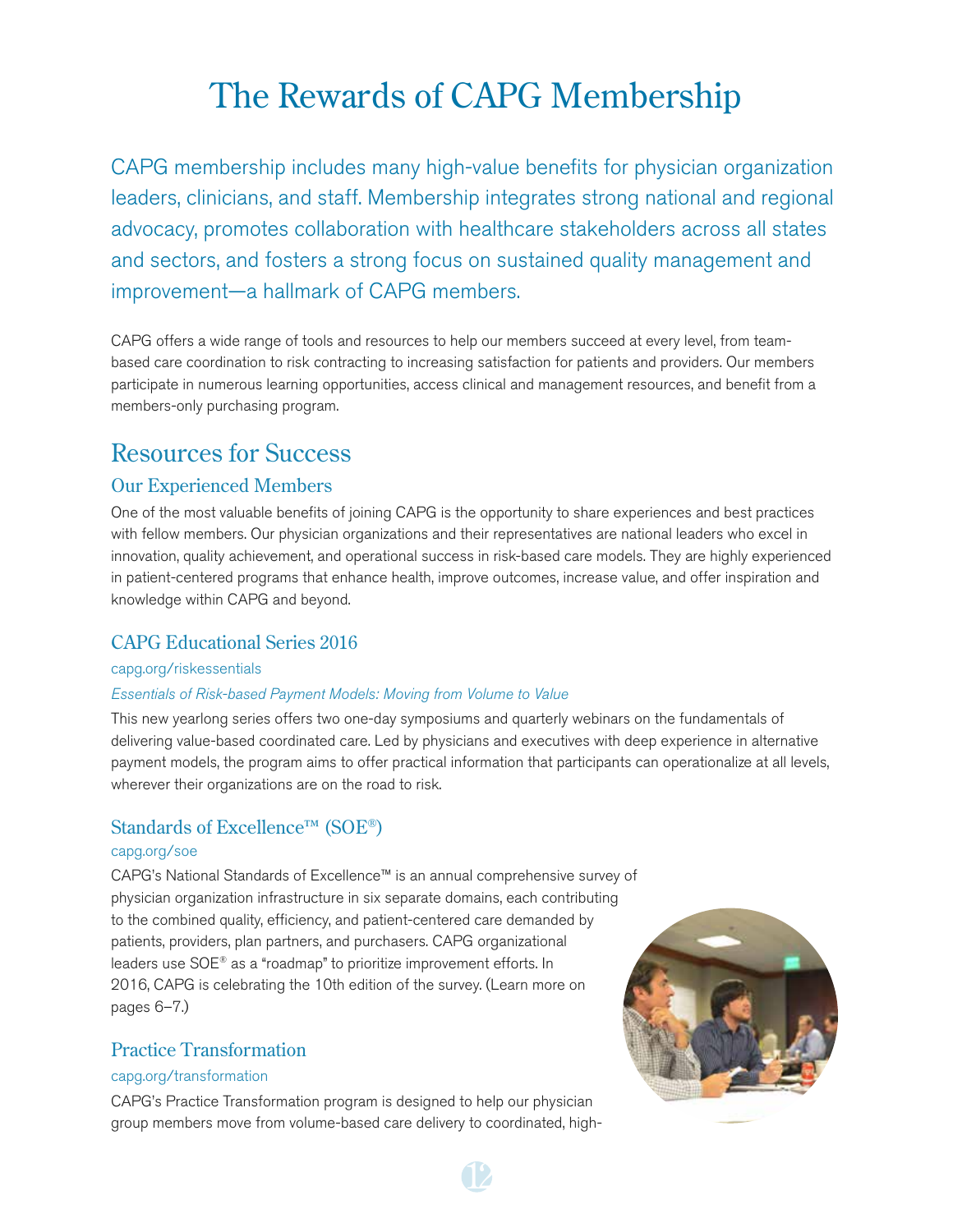value, patient-centered services. Transforming clinical and business operations can enable physician groups to improve quality outcomes, cost efficiency, and satisfaction for both patients and providers.

- **•** Practice Redesign. With our trusted partners, CAPG will help your physician organization develop a highly focused, expert-led process of primary care practice transformation.
- **•** Practice Transformation Collaboratives. At the quarterly Collaborative meetings, CAPG members actively dialogue with one another about practice redesign, sharing best practices and lessons learned with their organizations' practice transformation programs.



### CAPG Consulting

### capg.org/consulting

With the Medicare Access and CHIP Reauthorization Act (MACRA) slated to begin in January 2017, physician organizations are seeking support in moving to risk. Launched in early 2016 to help meet this need, CAPG Consulting is a cadre of highly experienced executives with proven success in value-based care delivery. Our experts have a wealth of knowledge and stand ready to assist physician organizations in making the transition.

### Value Based Pay for Performance

### iha.org

CAPG members in California have participated wholeheartedly in the Integrated Healthcare Association's (IHA) groundbreaking Pay for Performance (P4P) program since it began in 2003. With a "value" element now integrated into the program, the Value Based P4P (VBP4P) further raises the bar for organizations, requiring achievement in both quality and efficiency in order to merit rewards. Year after year, CAPG physician organizations have topped the list of exemplary performers. For the past two years, IHA's Excellence in Healthcare Award has recognized exceptional performance in clinical quality, patient experience, and total cost of care; of the 33 physician groups recognized to date, the majority have been CAPG members.

### California Quality Collaborative

### calquality.org

The California Quality Collaborative is an organization dedicated to advancing the quality and efficiency of the healthcare delivery system across all payers. CQC generates scalable and measurable improvement in care delivery in ways that benefit patients, purchasers, providers, and health plans. Housed and managed by the Pacific Business Group on Health, the Collaborative maintains a multi-stakeholder governance structure reflecting its performance improvement mission. CQC programs address topics including total cost of care, chronic care management, hospital readmissions, and improvement on P4P and Centers for Medicare & Medicaid Services (CMS) Stars performance. The group is one of 29 Practice Transformation Networks chosen to take part in the CMS Transforming Clinical Practice Initiative over the next four years.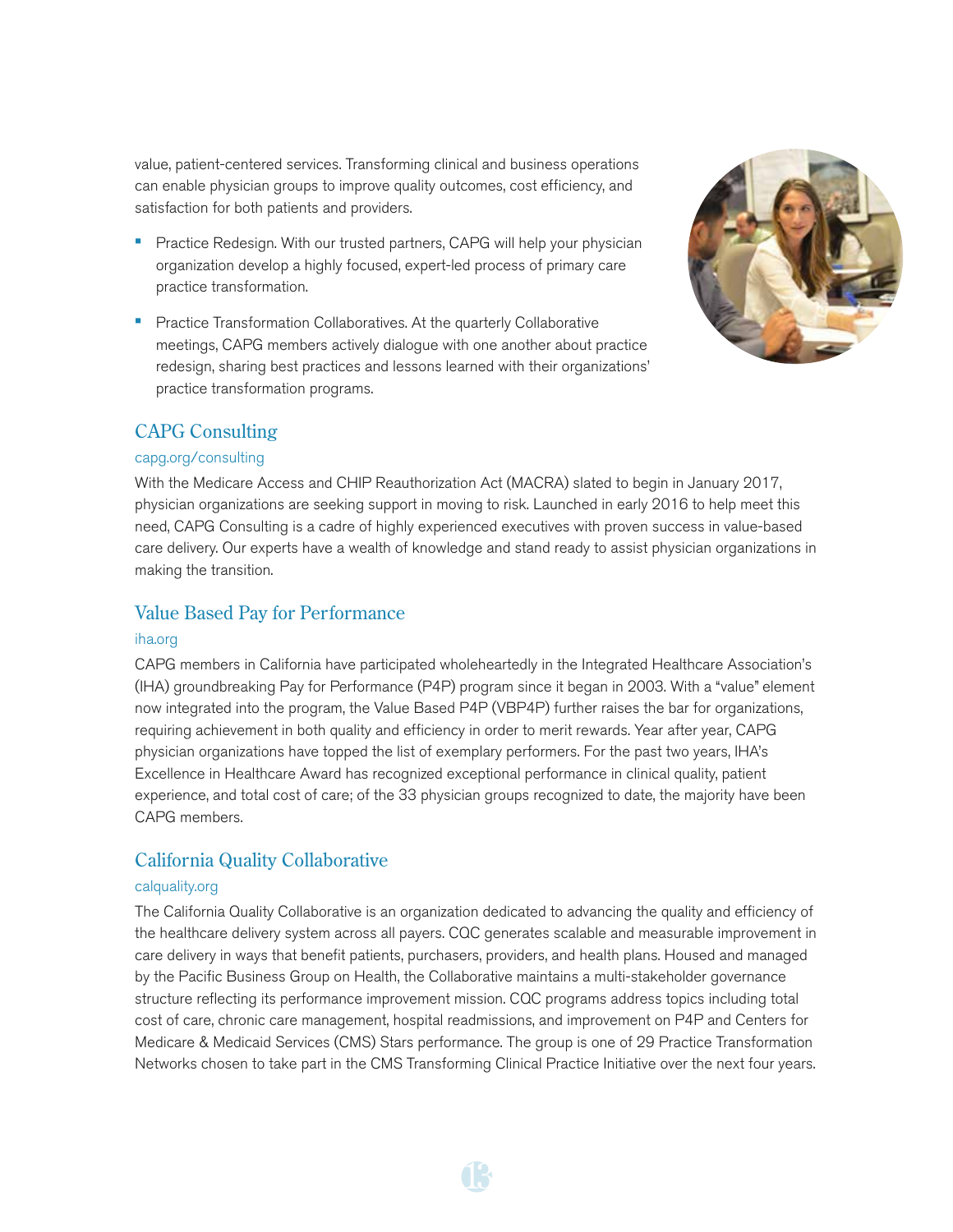### Alliances

At CAPG, we believe in the strength of alliances and continually seek opportunities to collaborate with other organizations. While CAPG is itself a coalition of physician organizations, we've found that joining forces with other stakeholders further multiplies our influence and reach. In our continual mission to improve healthcare delivery, we team up with a wide range of groups and individuals in advocacy, business, quality improvement, education, and government, as well as health plans, hospitals, and the pharmaceutical industry.



### CAPG Committees

### capg.org/committees

CAPG's committees are another significant educational resource for members. These groups meet regularly on a range of special interest topics. Members hear presentations on relevant issues, develop reports, and often recommend solutions that benefit CAPG as a whole. Participation is open to staff from all CAPG organizations.

### Regional Committees

These groups serve as local forums for sharing information, supporting CAPG advocacy, and identifying opportunities to collaborate in increasing healthcare access, quality, and value. They also enable members to address the unique challenges of specific geographic areas and to meet in person with other members and CAPG staff.

Inland Empire Region – Riverside, CA | Chair: Debbie Church, Riverside Medical Clinic

Northern California Region – Oakland, CA | Chair: Shelley Horwitz, Muir Medical Group

San Diego Region – San Diego, CA | Co-chairs: Wanda Koreski, Children's Physicians Medical Group; Stacey Hrountas, Sharp Rees-Stealy Medical Group

Colorado Region – Denver, CO | Chair: Ruth Benton, New West Physicians

Northeast Region – Philadelphia, PA | Chair: Evan Polansky, JD, MBA, Bayhealth Physician Alliance

Northwest Region – Seattle, WA | Chair: Adrianne Wagner, The Everett Clinic

Southeast Region – Orlando, FL

Southwest Region – Phoenix, AZ | Chair: Raj Shrestha, Cigna Medical Group of Arizona

Texas Region – San Antonio, TX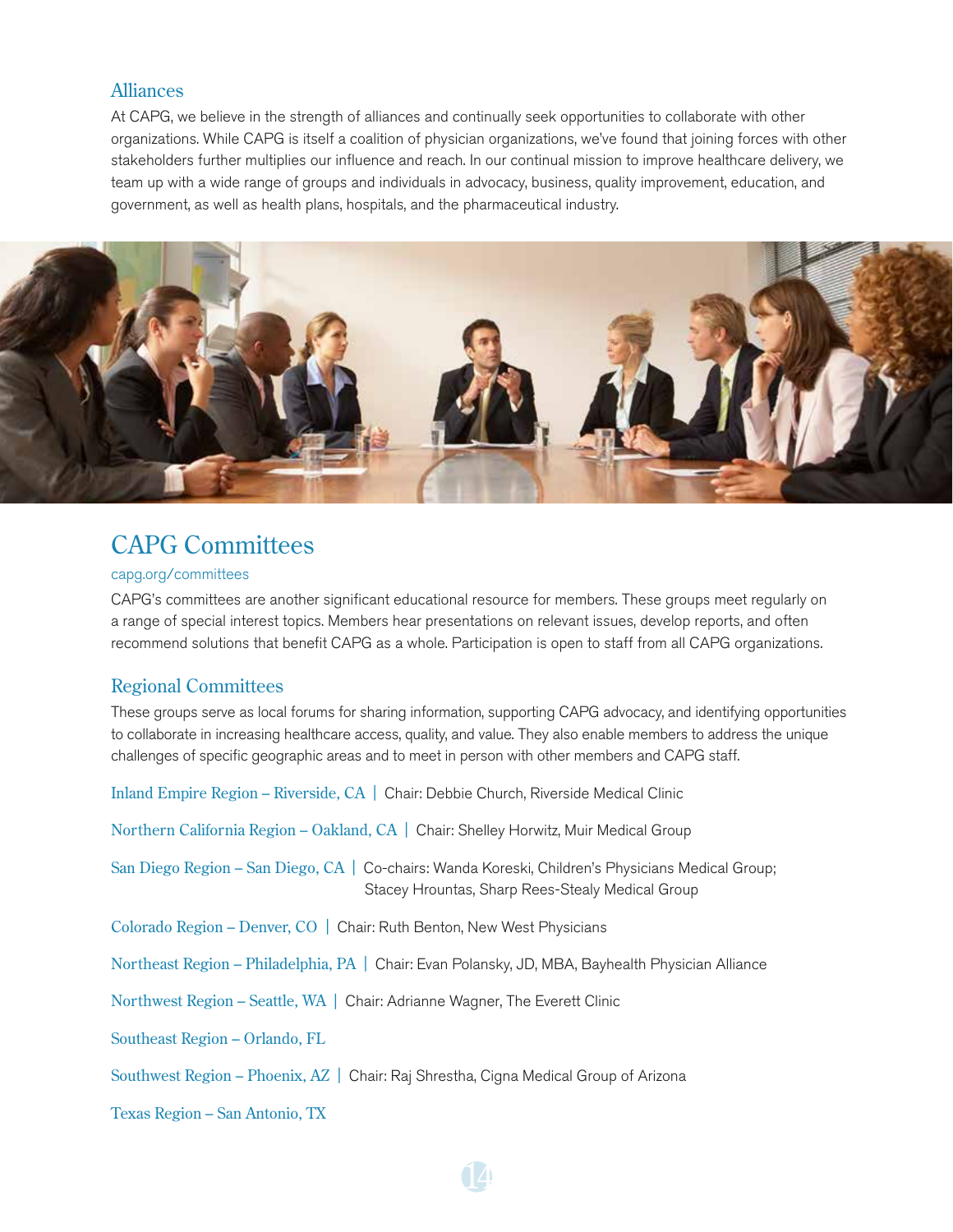### APM (Alternative Payment Model) Committee

### Chair: Chris Stanley, MD, Catholic Health Initiatives

In response to the federal government's push toward APMs, this committee was created to closely study Medicare's APM options and related policy, and to offer a forum for CAPG member discussion. Participation is encouraged for those interested in federal APM policy, accountable care organizations (ACOs), medical homes, and bundled payments.

### Clinical Quality Leadership Committee

### Co-chairs: Fiona Wilson, MD, Brown & Toland Medical Group; Donald Rebhun, MD, HealthCare Partners

The CQL leads the cause for quality performance of CAPG members and oversees the Standards of Excellence™ survey. Clinical leaders discuss challenges and issues in healthcare, along with actionable solutions such as practice transformation and physician leadership. The committee serves as a liaison between CAPG members and state and national quality and performance reporting organizations.

### Contracts Committee

This group provides education, information, and skill building in managed care contracting to members through contract analysis and evaluation; best practices; review of products, services, and guidelines; and sharing of legally permitted information.

### Human Resources Committee

The HR Committee offers a forum for discussing human resource issues affecting physician groups, including compensation, employee benefits, recruitment, employment law, and market trends. The group conducts an annual National Physician Organization Compensation and Workforce Survey, providing a benchmark for risktaking organizations.

### Pharmaceutical Care Committee

### Co-chairs: Bahar Davidoff, PharmD, Regal Medical Group; Robert Schoenhaus, PharmD, Sharp Healthcare

This committee comprises pharmacists, physicians, and other clinical leaders responsible for pharmacy management within their organizations. The group serves to educate participants on pharmacy/pharmacy benefit management, as well as on clinical quality measurement programs such as CMS Stars and HEDIS. Members also work with health plans to produce an annual Commercial and Medicare Formulary Grid.

### Public Policy Committee

### Chair: Kurt Ransohoff, MD, Sansum Clinic; Vice-Chair: John Kirk, Pioneer Medical Group

The Public Policy Committee guides CAPG's legislative activities, providing feedback and direction on new legislation, regulations, and other activities that impact CAPG members at the state and national levels.

### Public Relations and Marketing Committee

### Co-chairs: Richard Angeloni, Brown & Toland Medical Group; Juanda Calloway, SynerMed

Members meet several times yearly to share healthcare marketing best practices, with the goal of helping CAPG members raise their visibility and promote consistent, positive messages on risk-based care.

### State Government Programs Committee

### Chair: Kathy Hegstrom, Advanced Medical Management

This committee serves member organizations that contract and care for Medi-Cal, Dual Eligible, and special needs patients. Participants meet regularly to share information, support CAPG advocacy, and identify opportunities to promote quality, cost-effective healthcare in the public sector.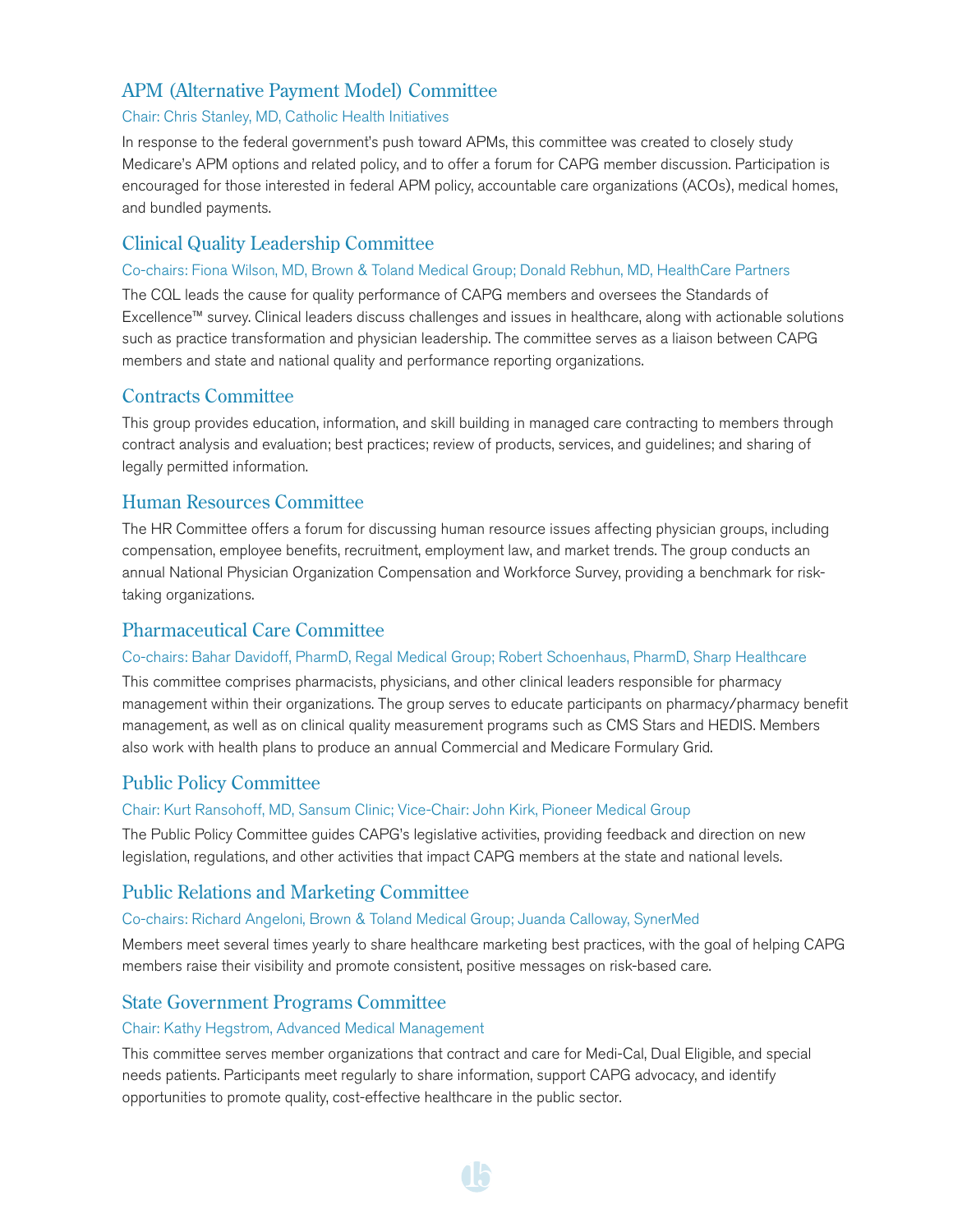### CAPG's Renowned Conferences

### CAPG Annual Conference

### capg.org/conference

The CAPG Annual Conference is an exceptional learning opportunity, known for outstanding speakers and leading-edge content. The 12th annual Conference in June 2015 brought more than 1,700 physicians, executives, and guests to the Manchester Grand Hyatt in San Diego. Leonard D. Schaeffer, founding Chairman and CEO of WellPoint (now Anthem), gave the keynote address. Other general sessions featured Dr. Brent James, Intermountain Healthcare; Alan Weil; HealthAffairs; a managed care panel with Barry S. Arbuckle, MemorialCare Health System, Leeba Lessin, CareMore Health System, and Bill Gil, Providence Health Network, Southern California; and healthcare entrepreneur and innovator Daniel Kraft, MD.

A preconference, cosponsored with the Patient-Centered Primary Care Collaborative, highlighted the patientcentered medical home and numerous super sessions and breakout sessions studied topics ranging from policy issues to contracting challenges and clinical best practices. More than 100 companies participated in our signature Exhibit Fair and Strolling Dinner.



*Don Crane and Leonard D. Schaeffer*

### CAPG Colloquium

### capgcolloquium.com

Held in Washington, DC, the Colloquium offers a closer look at the political and legislative aspects of riskbased care delivery. The second CAPG Colloquium in October 2015 featured thought leaders including Bernard Tyson, Kaiser Foundation Hospitals and Health Plan; Samuel Nussbaum, MD, Anthem; Patrick Conway, MD, CMS; Meena Seshamani, Health & Human Services; and Mark Miller, PhD, Medicare Payment Advisory Commission.

This year's Colloquium, September 28-30, 2016, takes place in a turbulent presidential election year and as implementation of MACRA (the Medicare Access and CHIP Reauthorization Act) draws near. The event will focus on the outlook for healthcare reform, along with practical know-how for succeeding in alternative payment models (APMs). The agenda features Andy Slavitt, CMS; Francis J. Crosson, MD, Medicare Payment Advisory Commission; Robert M. Pepper, DO, St. Petersburg General Hospital; Neera Tanden, the Center for American Progress; and a political panel with Sheila P. Burke, Harvard University and Baker, Donelson; Douglas Holtz-Eakin, American Action Forum; and Len M. Nichols, PhD, Center for Health Policy Research and Ethics and George Mason University.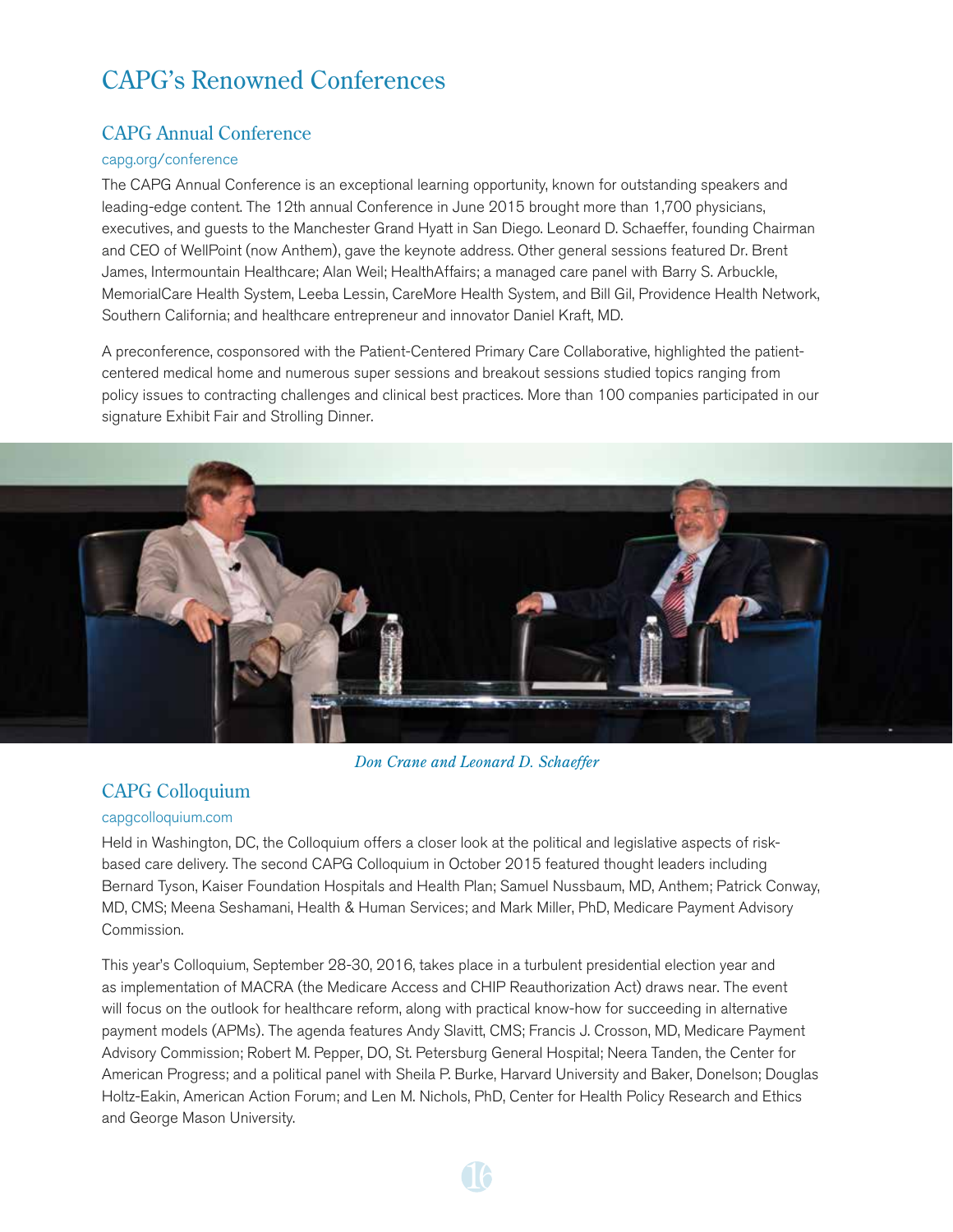## CAPG Members

### Organizational Members

Accountable Health Care IPA George M. Jayatilaka, MD, CEO Druvi Jayatilaka, Vice President

#### Advanced Medical Management, Inc. Kathy Hegstrom, President

Access Medical Group/Access Santa Monica; California IPA; Community Care IPA; Future Care IPA; MediChoice IPA; Premier Care IPA; Seoul Medical Group

Adventist Health Physicians Network IPA Arby Nahapetian, MD, CMO Jim Agronick, VP, IPA Operations

Affinity Medical Group Richard Sankary, MD, President Scott Ptacnik, COO

Alameda Health Partners William Peruzzi, MD, Chairman David Cox, Treasurer/CFO

AllCare IPA\* Matt Coury, CEO Randy Winter, MD, President

## Allied Physicians of California Thomas Lam, MD, CEO Kenneth Sim, MD, CFO

Allina Health System Rod Christensen, MD, VP of Medical Operations Brian Rice, MD, VP Network/ACO Integration

#### AltaMed Health Services Corporation\* Castulo de la Rocha, JD, President and CEO Martin Serota, MD, CMO

AppleCare Medical Group, Inc.\* Vinod Jivrajka, MD, President/CEO Trish Baesemann, COO

#### Austin Regional Clinic Norman Chenven, MD, CEO and Founder Kerry Rosker, Executive Administrative Coordinator

Bakersfield Family Medical Center Carol L. Sorrell, RN, COO Ju Hwan Lee, MD, Medical Director

Bayhealth Physician Alliance, LLC Evan W. Polansky, JD, Executive Director Joseph M. Parise, DO, Medical Director

Beaver Medical Group<sup>\*</sup> John Goodman, CEO Raymond Chan, MD, VP, Medical Administration and CMO

Brown & Toland Physicians\* Richard Fish, CEO

California Pacific Physicians Medical Group, Inc. Dien V. Pham, MD, CEO Carol Houchins, Administrator

CareMore Medical Group Sachin Jain, CEO Tom Tancredi, Dir. of Practice Operations

### Catholic Health Initiatives\* Don Lovasz, President, Clinically Integrated Network Chris Stanley, MD, VP of Care Management

Cedars-Sinai Medical Group\* John Jenrette, MD, Executive VP, Cedars-Sinai

Medical Network Stephen C. Deutsch, MD, Chief Medical Director

Central Ohio Primary Care Physicians, Inc. J. William Wulf, MD, CEO Michael Ashanin, COO

Children's Physicians Medical Group Leonard Kornreich, MD, President and CEO

Chinese American IPA George Liu, MD, PhD, President and CEO Peggy Sheng, COO

Chinese Community Health Care Assn. John M. Williams, PharmD, CEO Polly Chen, Director of Operations

Choice Medical Group Manmohan Nayyar, MD, President Marie Langley, IPA Administrator

Cigna Medical Group Edward Kim, President and General Manager Kevin Ellis, DO, CMO

Citrus Valley Independent Physicians Gurjeet Kalkat, MD, Executive Medical Director Martin Kleinbart, DPM, Chief Strategy Officer

Colorado Permanente Medical Group, P.C. Margaret Ferguson, MD, President and Executive Medical Director Dan A. Oberg, CFO and VP Corporate Development

### Conifer Health Solutions Megan North, CEO AltaMed Health Services; Exceptional Care Medical Group; Family Choice Medical Group; Family Health Alliance; Mid Cities IPA; OmniCare Medical Group; Premier Care of Northern California; Saint Agnes Medical Group

Continucare Corporation Alfredo Ginory, MD, CMO Gemma Rosello, VP

Davita HealthCare Partners\* Don Rebhun, MD, National Medical Director Jim Rechtin, SVP Corporate Strategy

Desert Oasis Healthcare Marc Hoffing, MD, Medical Director Dan Frank, COO

Dignity Health Foundation Bruce Swartz, SVP, Physician Integration

Edinger Medical Group Matthew C. Boone, MD, Executive Medical Director Denise McCourt, COO

El Paso Integral Care, IPA Rafael Armendariz, DO, President Tony Martinez, Administrator

Empire Physicians Medical Group\* Steven Dorfman, MD, President Yvonne Sonnenberg, Executive Director

Everett Clinic, P.S., The\* Adrianne Wagner, Quality Improvement Consultant Manager Shashank Kalokhe, Associate Administrator of Value-Based Contracting and Coordinated Care Facey Medical Foundation\* James M. Slaggert, CEO Erik Davydov, MD, Medical Director

Golden Empire Managed Care, Inc.\* Michael Myers, President and CEO

Good Samaritan Medical Practice Association Nupar Kumar, MD, Medical Director

Greater Newport Physicians Medical Group, Inc.\* Diane Laird, CEO Adam Solomon, MD, CMO

Guthrie Medical Group Joseph A. Scopelliti, MD, President and CEO Frederick J. Bloom, MD, President

Heritage Provider Network\* Richard Merkin, MD, President Richard Lipeles, COO

Affiliated Doctors of Orange County; Arizona Priority Care Plus, AZ; Bakersfield Family Medical Group; California Coastal Physician Network; California Desert IPA; Coastal Communities Physician Network; Desert Oasis Healthcare; Greater Covina Medical Group; HealthCare Partners, IPA, AZ & NY; Heritage Physician Network; Heritage Victor Valley Medical Group; High Desert Medical Group; Lakeside Community Healthcare; Lakeside Medical Group; Regal Medical Group; Sierra Medical Group

High Desert Medical Group Charles Lim, MD, FACP, Medical Director Anthony Dulgeroff, MD, Assistant Medical Director

Hill Physicians Medical Group, Inc.\* David Joyner, CEO Tom Long, MD, CMO

Horizon Medical Group, PC James Olver, CEO Kristen vanDuynhoven

John Muir Physician Network Lee Huskins, President and CAO Ravi Hundal, MD, CFO

Lakeside Community Healthcare Jonathan Gluck, Counsel

Lakeside Medical Group, Inc.

Lakewood IPA Jean Shahdadpuri, MD, MBA, CMO Varsha Desai, COO

Alamitos IPA • St. Mary IPA • Brookshire IPA

Leon Medical Centers, Inc. Rafael Mas, MD, SVP and CMO Julio G. Rebull, Jr., SVP

Loma Linda University Health Care J. Todd Martell, MD, Medical Director

Maverick Medical Group Warren Hosseinion, MD, Chairman Mark C. Marten, CEO

MED3000 Lynn Stratton Haas, CEO Gary Proffett, MD, Medical Director SeaView IPA; Valley Care IPA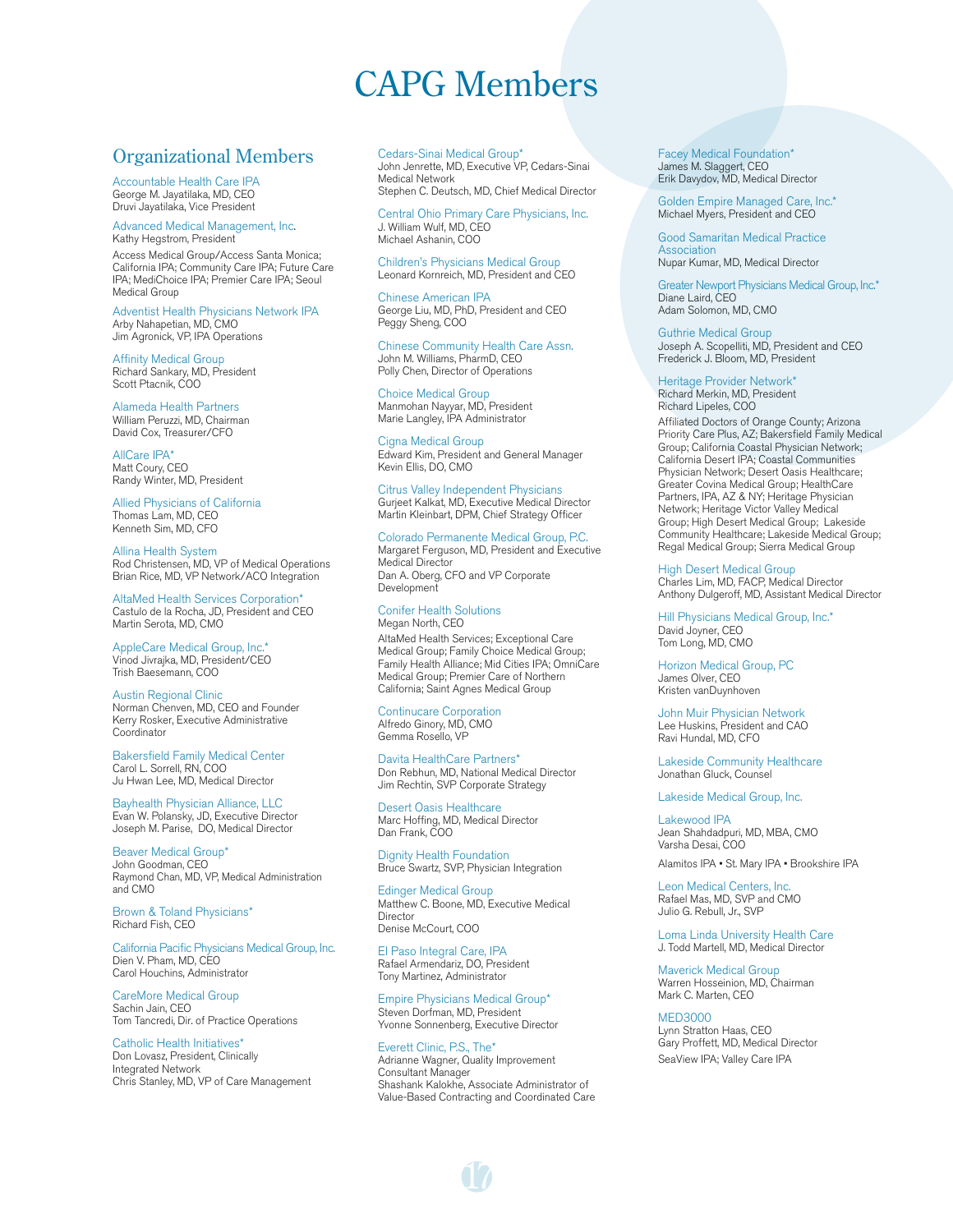#### MedPoint Management Kimberly Carey, President

Rick Powell, MD, CMO

Accountable Health Care IPA • Bella Vista Medical Group IPA • Centinela Valley IPA • El Proyecto Del Barrio, Inc. • Global Care Medical Group IPA • HealthCare LA IPA • Jewish Home for the Aging IPA • Pioneer Provider Network, A Medical Group, Inc. • Premier Physicians Network • Prospect Medical Group, Inc. • Redwood Community Health Network • Watts Healthcare Corporation

MemorialCare Medical Group\* Mark Schafer, MD, CEO Jennifer Jackman, COO

### Memorial Hermann Physician Network - MHMD Christopher Lloyd, Executive VP and CEO Shawn Griffin, Chief Quality and Informatics Officer

Mercy Health Physicians Randall Curnow, MD, President Michele Montague, COO

Meritage Medical Network Wojtek Nowak, CEO J. David Andrew, MD, Medical Director

Mid-Atlantic Permanente Medical Group, PC Bernadette Loftus, MD, Associate Executive Director for MAS Jessica Locke, Special Assistant

Molina Medical Centers\* Keith Wilson, MD, CMO Gloria Calderon, Vice President of Clinic Operations

Monarch HealthCare\* Bart Asner, MD, CEO Ray Chicoine, President and COO

MSO of Puerto Rico Richard Shinto, MD, CEO Raul Montalvo, MD, President

Muir Medical Group, IPA Ute Burness, RN, CEO Steve Kaplan, MD, President

### NAMM California\*

Leigh Hutchins, President and COO Verni Jogaratnam, MD, CMO

Coachella Valley Physicians of PrimeCare; Mercy Physicians Medical Group; Primary Care Associated Medical Group; PrimeCare Medical Group of Chino; PrimeCare Medical Network; PrimeCare of Citrus Valley; PrimeCare of Corona; PrimeCare of Hemet Valley; PrimeCare of Inland Valley; PrimeCare of Moreno Valley; PrimeCare of Redlands; PrimeCare of Riverside; PrimeCare of San Bernardino; PrimeCare of Sun City; PrimeCare of Temecula; Redlands Family Practice Medical Group

New West Physicians, PC Ruth Benton, CEO Thomas M. Jeffers, MD, President and Chair

Northwest Permanente, P.C. Harry Stathos, VP and CFO

Northwest Physicians Network of Washington, LLC Rick MacCornack, PhD, CEO Scott Kronlund, MD, CMO

Omnicare Medical Group Toni Chavis, MD, President Ashok Raheja, MD, Medical Director

The Permanente Medical Group, Inc. Oakland (North)\* Michelle Caughey, MD, Associate Executive Director Suketu Sanghvi, MD, Associate Executive Director

Physicians DataTrust Kathi Toliver, VP of IPA Administration Lisa Serratore, COO

Greater Tri-Cities IPA • Noble AMA IPA • St. Vincent IPA

Physicians Choice Medical Group of San Luis Obispo John Okerblom, MD, President Barbara Cheever, Executive Director

Physicians Choice Medical Group of Santa Maria John Okerblom, MD, President Barbara Cheever, Executive Director

Physicians Medical Group of Santa Cruz County Marvin Labrie, CEO Nancy Greenstreet, MD, Medical Director

Physicians of Southwest Washington, LLC Melanie Matthews, CEO

Gary R. Goin, MD, President PIH Health Physicians Rosalio J. Lopez, MD, SVP and CMO Ramona Pratt, RN, COO, Group Operations

Pioneer Medical Group, Inc.\* John Kirk, CEO Jerry Floro, MD, President

Preferred IPA of California Mark Amico, MD, Medical Director Zahra Movaghar, Administrator

### ProHEALTH Care Associates

David Cooper, MD Walter LeStrange, EVP and COO

### Prospect Medical Group\*

Jason Barker, CEO Jeereddi Prasad, MD, President and Acting CMO

AMVI/Prospect Medical Group; Genesis Healthcare of Southern California, A Medical Group; Nuestra Familia Medical Group; Pomona Valley Medical Group; Prospect HealthSource Medical Group; Prospect NWOC Medical Group; Prospect Professional Care Medical Group; Prospect Provider Group RI, LLC; Prospect Provider Group CT - ECHN, LLC; Prospect Provider Group CT - Waterbury, LLC; Prospect Provider Group NJ, LLC; Prospect Health Services TX; StarCare Medical Group

Providence Health & Services James M. Slaggert, Chief Executive Medical Foundation

Providence Medical Management Services Phil Jackson, Chief Integration and Transformation Officer Korean American Medical Group; Providence Care Network

Renaissance Physician Organization Clare Hawkins, MD, IPA Board Chair Whitney Horak, VP

River City Medical Group, Inc. Keith Andrews, MD, Medical Director Kendrick T. Que, COO

Riverside Medical Clinic Steven Larson, MD, Chairman Judy Carpenter, President and COO

Riverside Physician Network Howard Saner, CEO Paul Snowden, COO

St. Joseph Heritage Healthcare\* Kevin Manemann, President and CEO

Khaliq Siddiq, MD, CMO Hoag Medical Group; Mission Heritage Medical Group; St. Mary High Desert Medical Group

St. Vincent IPA Medical Corporation Jeffrey Hendel, MD, President Leesa Johnson, Director of IPA Operations

San Bernardino Medical Group James Malin, CEO Thomas Hellwig, MD, President

Sansum Clinic\* Kurt Ransohoff, MD, President and Medical Director Vince Jensen, COO

Santa Clara County IPA (SCCIPA)\* J. Kersten Kraft, MD, President of the Board Lori Vatcher, CEO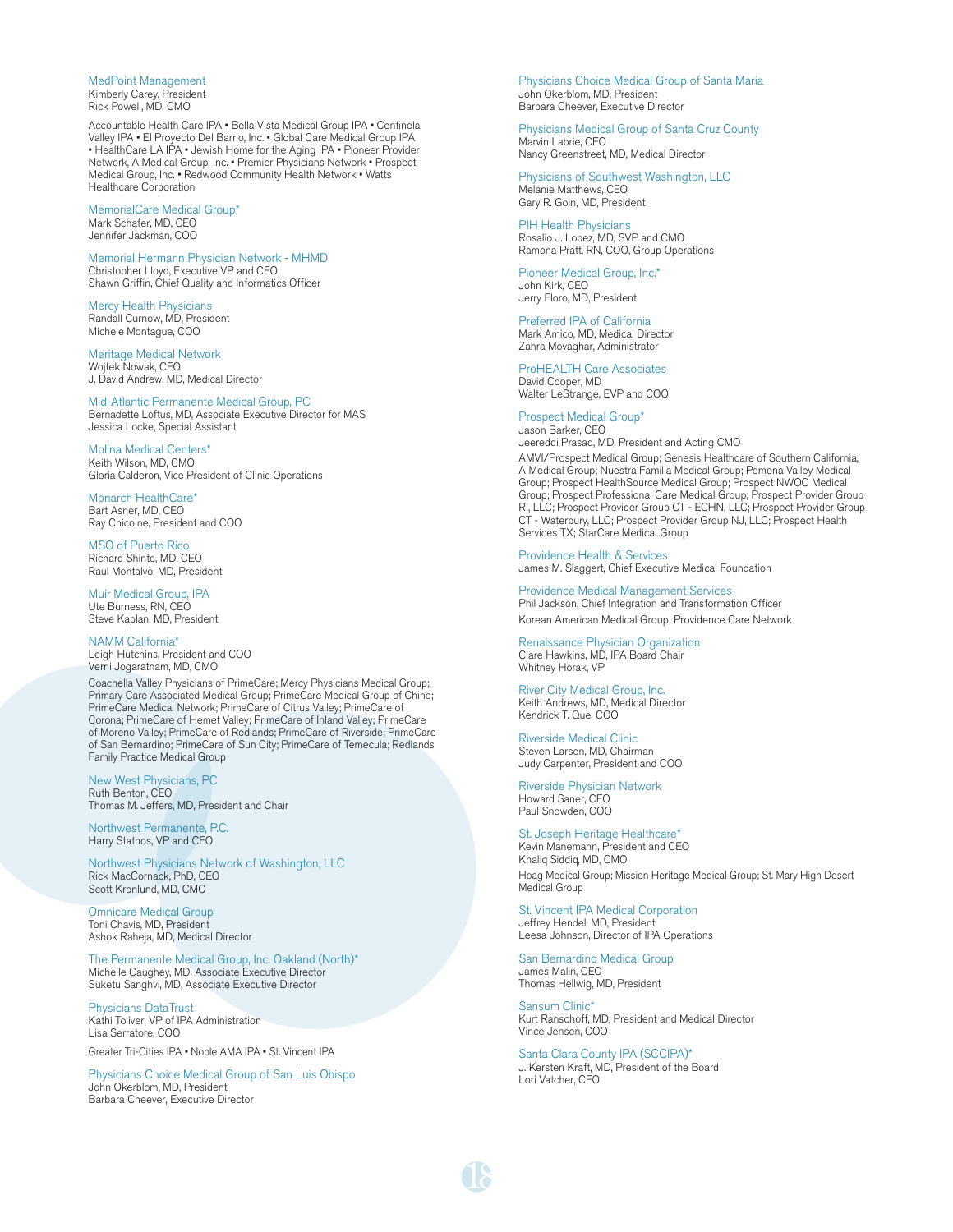Santé Health System, Inc Scott B. Wells, CEO Daniel Bluestone, MD, Medical Director

Anthony Chong, MD, CMO Tracy Chu, Assistant VP of Operations

Scripps Physicians Medical Group Joyce Cook, CEO James Cordell, MD, Medical Director

Sharp Community Medical Group\* Paul Durr, CEO Christopher McGlone, COO

Sharp Rees-Stealy Medical Group\* Stacey Hrountas, CEO Alan Bier, MD, President

Southeast Permanente Medical Group, Inc., The Michael Doherty, MD, Executive Medical Director and Chief of Staff

Southern California Permanente Medical Group\* Diana R. Shiba, MD, Comprehensive Opthamologist Dept. James Malone, CAO

Southwest Medical Associates Robert B. McBeath, MD, President and CEO Greg Griffin, COO

Summit Medical Group, PA Jeffrey Le Benger, MD, Chairman and CEO Jamie Reedy, MD, VP of Population Health and Quality

Sutter Health Foundations & Affiliated Groups\* Jeffrey Burnich, MD, SVP, Medical and Market Networks, Sutter Medical Network

Central Valley Medical Group; East Bay Physicians Medical Group; Gould<br>Medical Group; Marin Headlands Medical Group; Mills-Peninsula Medical<br>Group; Palo Alto Foundation Medical Group; Mills-Peninsula Medical<br>Group; Palo Al

Swedish Medical Group Meena Mital, MD, Medical Director Bela Biro, Admin. Director, Accountable Care Services

Synergy HealthCare, LLC James Jones, MD, Chairman of the Board Chris H. Keffer, VP, Network Operations

SynerMed\* James Mason, President and CEO George Ma, MD, Medical Director

Alpha Care Medical Group; Angeles IPA; Crown City Medical Group; EHS<br>Inland Valleys IPA; EHS Medical Group – Central Valley; EHS Medical<br>Group – Los Angeles; EHS Medical Group – Sacramento; Employee Health<br>Systems; IPA of

Tenet Healthcare Jacob Furgatch, CEO Ronald Kaufman, CMO

The Vancouver Clinic, Inc., P.S. Mark Mantei, CEO Alfred Seekamp, MD, CMO

Torrance Health IPA Norman Panitch, MD, President John McNamara, MD, CMO

Steve Neorr, VP, Executive Director Thomas C. Wall, MD, Executive Medical Director

UC Irvine Health Manuel Porto, MD, President and CEO, Sr. Associate Dean of Clinical Affairs Pat Dolphin, Chief Ambulatory Officer and Executive Director of University Physicians and Surgeons

19

UCLA Medical Group\* Sam Skootsky, MD, CMO Kit Song, MD, Medical Director of Surgical Services

USC Care Medical Group, Inc. Donald Larsen, MD, CMO

Valley Organized Physicians William Torkildsen, MD Sarah Wolf

Verity Medical Foundation Dean M. Didech, MD, CMO Mathew Abraham, CAO

George M. Rapier III, MD, Chairman and CEO Carlos O. Hernandez, MD, President

### Corporate Partners

abbvie Anthem Blue Cross of California athenahealth Boehringer Ingelheim Pharmaceuticals, Inc. Evolent Health Humana, Inc. Merck & Co. Novartis Pharmaceuticals Novo Nordisk Patient-Centered Primary Care Collaborative Quest Diagnostics Sanofi, US SCAN Health Plan

### Associate Partners

Arkray<br>AroHealth<br>Astellas Pharma US, Inc.<br>AstraZeneca Pharmaceuticals<br>Avanir Pharmaceuticals, Inc.<br>Bayer HealthCare Pharmaceuticals<br>Daiichi Sankyo<br>Daiichi Sankyo<br>Easy Choice Health Plan, Inc. Genentech, Inc. Gilead Sciences Incyte Corporation Johnson & Johnson Family of Companies Kaufman, Hall & Associates Kindred Healthcare, Inc. Lumara Health, a Division of AMAG Pharmaceuticals Pfizer, Inc. Ralphs Grocery Company Sunovion Pharmaceuticals, Inc. Surgical Care Affiliates, Inc. Takeda Oncology The Doctors Company Vitas Healthcare Corporation of California

### Affiliate Partners

Able Health Aetion, Inc. Alignment Healthcare Altura ASPiRA LABS Axene Health Partners Cal INDEX Children's Hospital Los Angeles Medical Group CVHCare Global Transitional Care Honor<br>Mills Peninsula Medical Group<br>MiyWoundDoctor, Inc.<br>Nifty After Fifty Monarch LLC<br>Partners in Care Foundation<br>Pharmacyclics, Inc.<br>Redlands Community Hospital<br>Saint Agnes Medical Group<br>SullivanLuallin Group